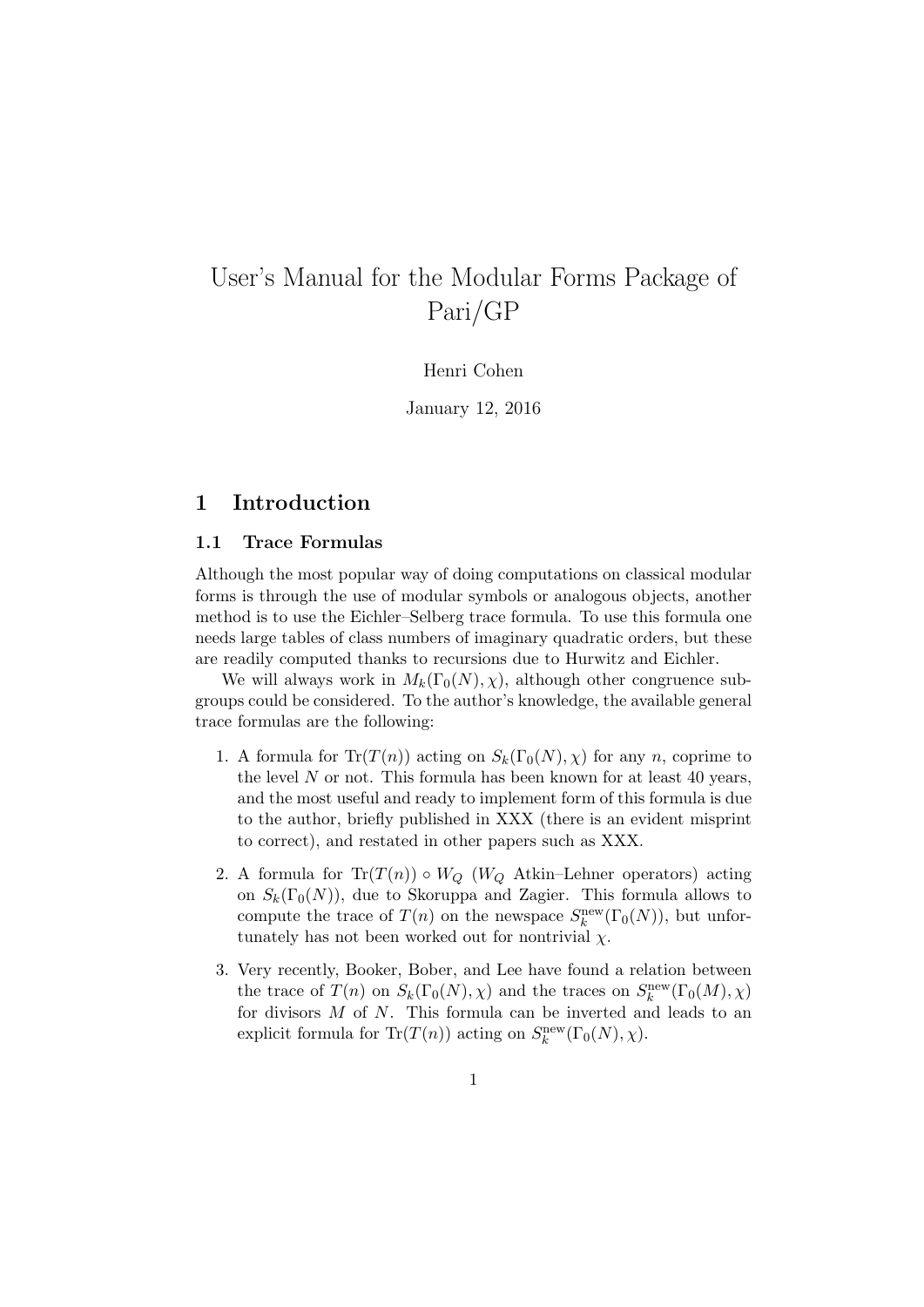4. A very surprising and quite nontrivial consequence of the preceding formula is that the series  $\sum_{n\geq 1} \text{Tr}(T(n))q^n$  where  $T(n)$  acts on the space  $S_k(\Gamma_0(N), \chi)$  (not the newspace) is a modular form, which allows to construct the whole space directly.

Thanks to these formulas, one proceeds as follows:

– As a first step, one constructs a *trace form*  $\mathcal{T}(N, \chi)$  (either on  $S_k$ , on  $S_k^{\text{new}}$ , or on the Atkin–Lehner subspaces of  $S_k^{\text{new}}$ ). The coefficient of q is the dimension of the space.

– By applying sufficiently many Hecke operators  $T(n)$  with n coprime to N, it is easy to show that we will generate the space, so we can extract a basis.

– If we are in the newspace or in an Atkin–Lehner subspace, using the Hecke algebra we split the space into Q-orbits, so that we obtain explicitly the canonical basis of normalized eigenforms.

#### 1.2 Eisenstein Series

In addition to the cusp forms, we also have spaces of Eisenstein series. In the present implementation, these are treated separately, but in the future they will be merged with the cusp forms.

Contrary to most cusp forms, the coefficients of these Eisenstein series are completely explicit, but the exact form of the basis is not readily found in the literature.

**Definition 1.1** 1. For any characters  $\chi_1$  and  $\chi_2$ , we set

$$
\sigma_k(\chi_1, \chi_2; n) = \sum_{d|n, d>0} \chi_1(d)\chi_2(n/d)d^k.
$$

2. If  $\chi_1$  and  $\chi_2$  are primitive characters and  $k \geq 1$  we set

$$
E_k(\chi_1, \chi_2) = \delta_{\chi_2} \frac{L(\chi_1, 1-k)}{2} + \sum_{n \geq 1} \sigma_{k-1}(\chi_1, \chi_2; n) q^n,
$$

where  $\delta_{\chi_2} = 1$  if  $\chi_2$  is the trivial character, and 0 otherwise.

3. If  $\chi$  is a character we denote by  $f(\chi)$  its conductor and by  $\chi_f$  the primitive character modulo  $f(\chi)$  equivalent to  $\chi$ .

The theorem is as follows: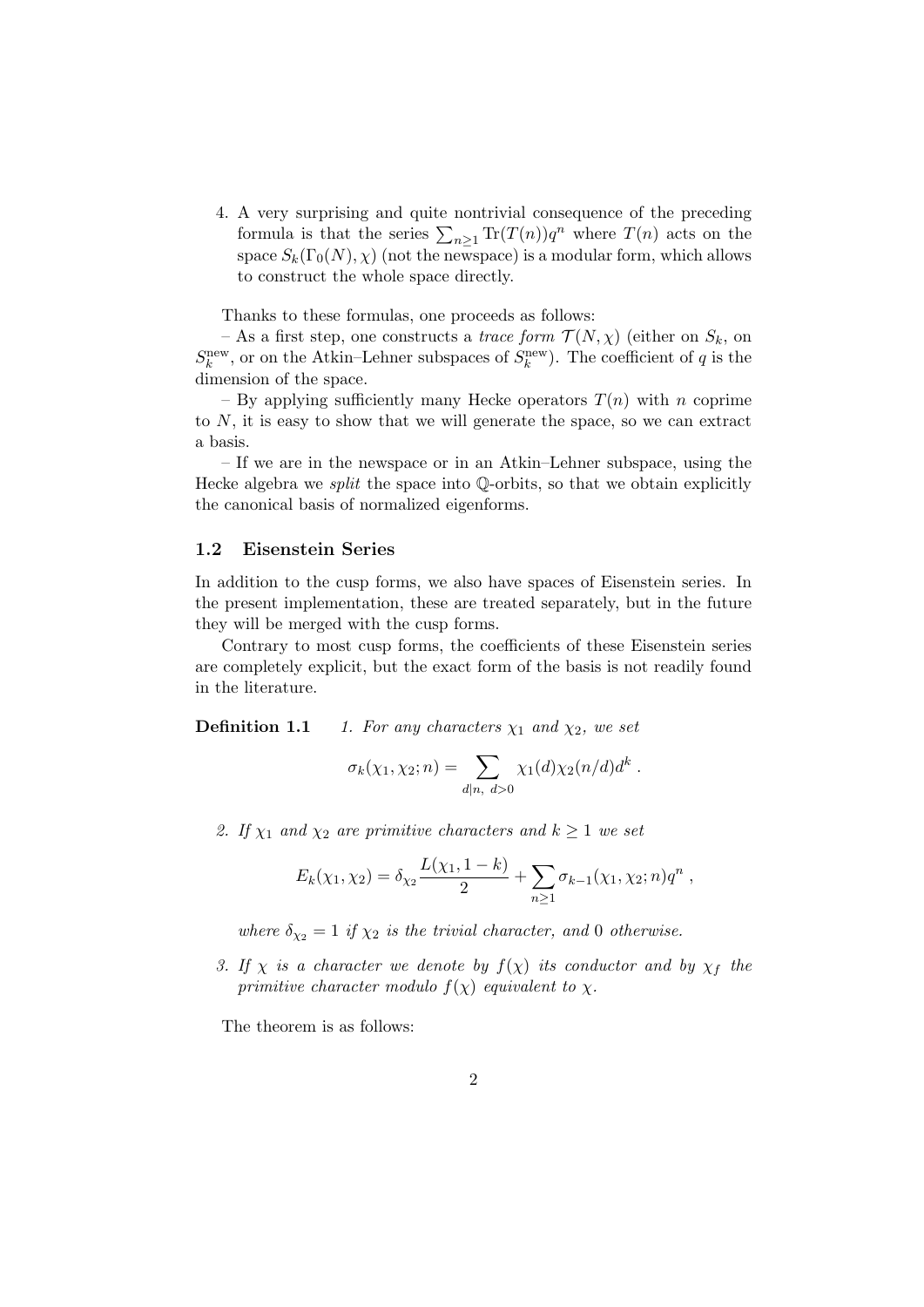**Theorem 1.2** If  $\chi(-1) = (-1)^k$  (otherwise the space is zero), a basis for the space of Eisenstein series in  $M_k(\Gamma_0(N), \chi)$  is given as follows:

- 1. If  $k \geq 3$ , the forms  $E_k(\chi_1, (\chi \chi_1^{-1})_f)(d\tau)$ , where  $\chi_1$  runs through all primitive characters and d positive integers satisfying the condition  $f(\chi_1) f(\chi \chi_1^{-1}) d \mid N.$
- 2. If  $k = 2$ , the same forms as in (1) except if  $\chi$  is the trivial character, in which case one must first exclude the forms for which  $\chi_1$  is trivial, but second add the forms  $E_2(d\tau) - pE_2(p d\tau)$  for all primes p and positive integers d such that pd | N, where as usual  $E_2 = 1 - 24 \sum_{n \geq 1} \sigma_1(n) q^n$ .
- 3. If  $k = 1$  (so that  $\chi$  is odd), the same forms as in (1) except that one restricts to characters  $\chi_1$  which are even.

### 1.3 Modular Forms of Weight 1

It is well-known that it is difficult to compute spaces of modular forms of weight 1: one cannot use modular symbols nor trace formulas. One can use theta series, but the most common methods rely on dividing two modular forms of higher weights k and  $k-1$ . The main problem is of course to decide when a modular form is divisible by another.

Several methods have been used to deal with this problem. The present implementation uses what appears to be the most efficient, due to George Schaeffer, called *Hecke stability*. It is based on the following theorem, which is a special case of the theorem proved by Schaeffer.

**Theorem 1.3** Denote by  $M_1^*(\Gamma_0(N), \chi)$  the (infinite-dimensional) vector space of meromorphic modular functions of weight  $1$ , level  $N$ , and character  $\chi$ , and let V be a finite-dimensional subspace. If there exists a prime  $\ell \nmid N$ such that V is stable under  $T(\ell)$ , then  $V \subset M_1(\Gamma_0(N), \chi)$ .

**Corollary 1.4** Let  $\mathcal{E}$  be a nonempty finite subset of  $M_1(\Gamma_0(N), \overline{\chi}) \setminus \{0\},$ and for each  $E \in \mathcal{E}$ , denote by  $D_E$  the division-by-E map from  $S_2(\Gamma_0(N))$ to  $M_1^*(\Gamma_0(N), \chi)$  sending f to  $f/E$ . Then if  $\ell \nmid N$  is a prime, the maximal  $T(\ell)$ -stable subset  $V_{\mathcal{E},\ell}$  of  $V_{\mathcal{E}} = \bigcap_{E \in \mathcal{E}} \text{Im}(D_E)$  satisfies

$$
S_1(\Gamma_0(N), \chi) \subset V_{\mathcal{E}, \ell} \subset M_1(\Gamma_0(N), \chi) .
$$

To transform this into an algorithm, we first need to compute the maximal  $T(\ell)$  stable subset, and second we need to compute the specific subspace  $S_1(\Gamma_0(N), \chi)$ .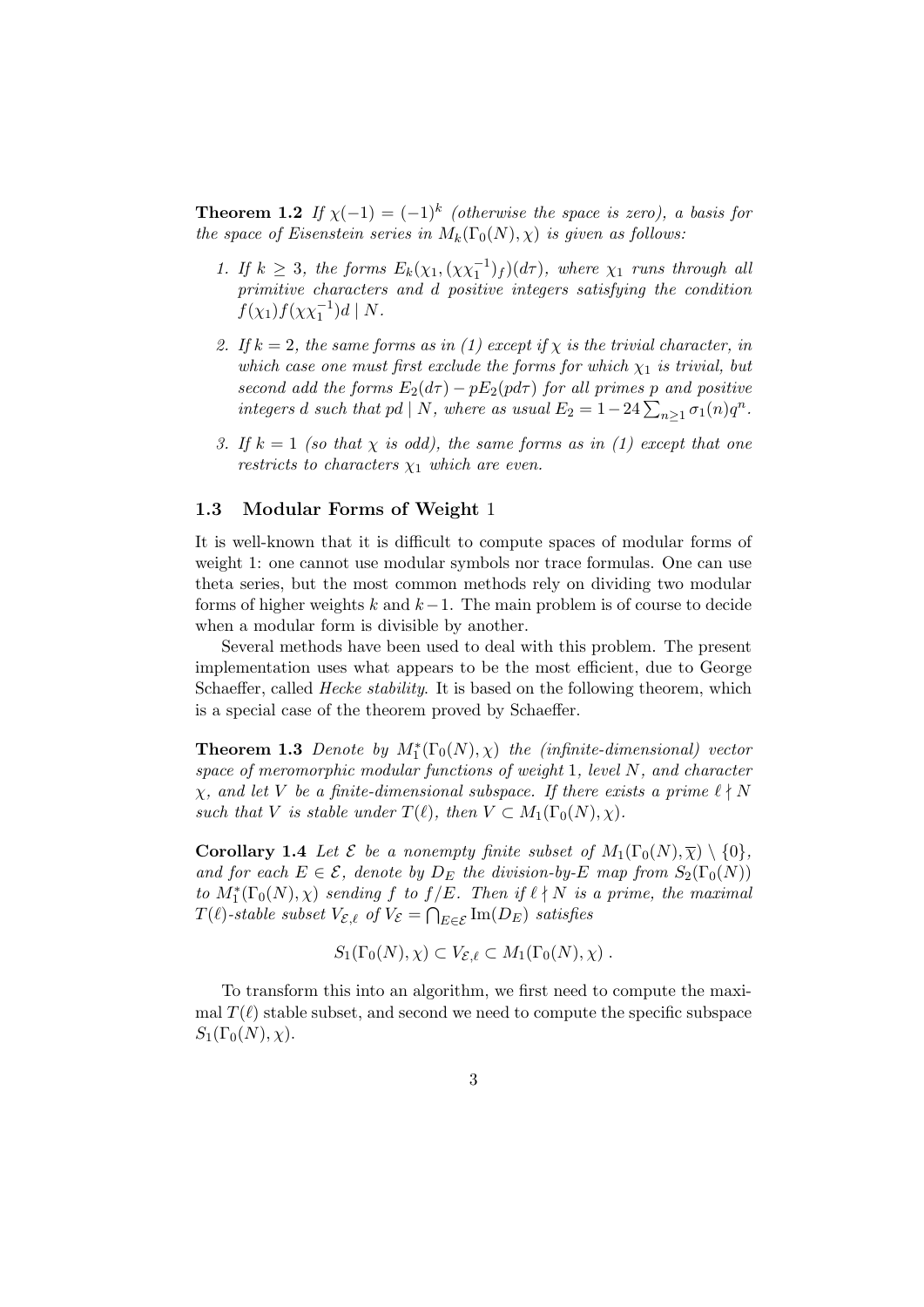To compute the maximal stable subset we proceed as follows. Let  $r$  be large, let  $g = \dim(S_2(\Gamma_0(N)))$ , and for each  $E \in \mathcal{E}$  let  $A_E$  be the  $r \times g$  matrix whose columns are the coefficients of the Fourier expansion of  $f_i/E$  for a fixed basis  $(f_i)_{1\leq i\leq q}$ . Note that it is essential to include the constant terms (often 0) since some Eisenstein series have 0 constant term. The image of  $D<sub>E</sub>$  is equal to the image of  $A_E$ , so  $V_{\mathcal{E}}$  is the intersection of these images, which is the image of a matrix A easily computed using Algorithm XXX. On the other hand, let M be the matrix of  $T(\ell)$  acting on the Fourier expansions at infinity (once again not forgetting the constant terms). The maximal  $T(\ell)$ -stable subset of  $V_{\mathcal{E}}$  expressed on the columns of A is the set of column vectors X such that  $MAX = AY$  for some column vector Y. Multiplying on the left by the left inverse of  $A(A^{-1}A = I)$  gives  $A^{-1}MAX = Y$ , hence  $MAX = AA^{-1}MAX$ , i.e.,  $V_{\mathcal{E}}$  is the kernel of the matrix  $(I - AA^{-1})MA$ .

## 2 Internal and External Representations

### 2.1 Representation of Dirichlet Characters

In the present implementation, we have decided to leave to the user many possible choices for representing Dirichlet characters when working inside the spaces  $S_k$  for  $k \geq 2$ . However, when working with noncusp forms or in  $M_1$ , it is preferable to use a slightly sophisticated representation due to B. Conrey. This will certainly change in the future.

Whatever representation is used, it is essential to be able to know: the values of the character (evidently), its modulus  $N$ , and its conductor  $f$ . It is also sometimes useful, but not essential, to know its order ord. The allowed representations are as follows:

- 1. A pair  $[N, [\chi(1), \ldots, \chi(f)]].$
- 2. A triple  $[N, f, C]$ , where C is a closure.
- 3. A Conrey representation  $[N, m, \text{ord}, [\text{tech}]]$ , where tech is a vector of technical data.
- 4. A triple  $[N, \text{ord}, [\text{chilog}(1), \ldots, \text{chilog}(f)]]$ , where the chilog $(n)$ s are integers such that  $\chi(n) = \zeta_{\text{ord}}^{\text{chilog}(n)}$  if n is coprime to N, and 0 otherwise.
- 5. An integer D, representing the Kronecker symbol  $\left(\frac{D}{D}\right)$ n .

In the future, we will certainly include or replace by the Conrey representations implemented by P. Molin and/or K. Belabas.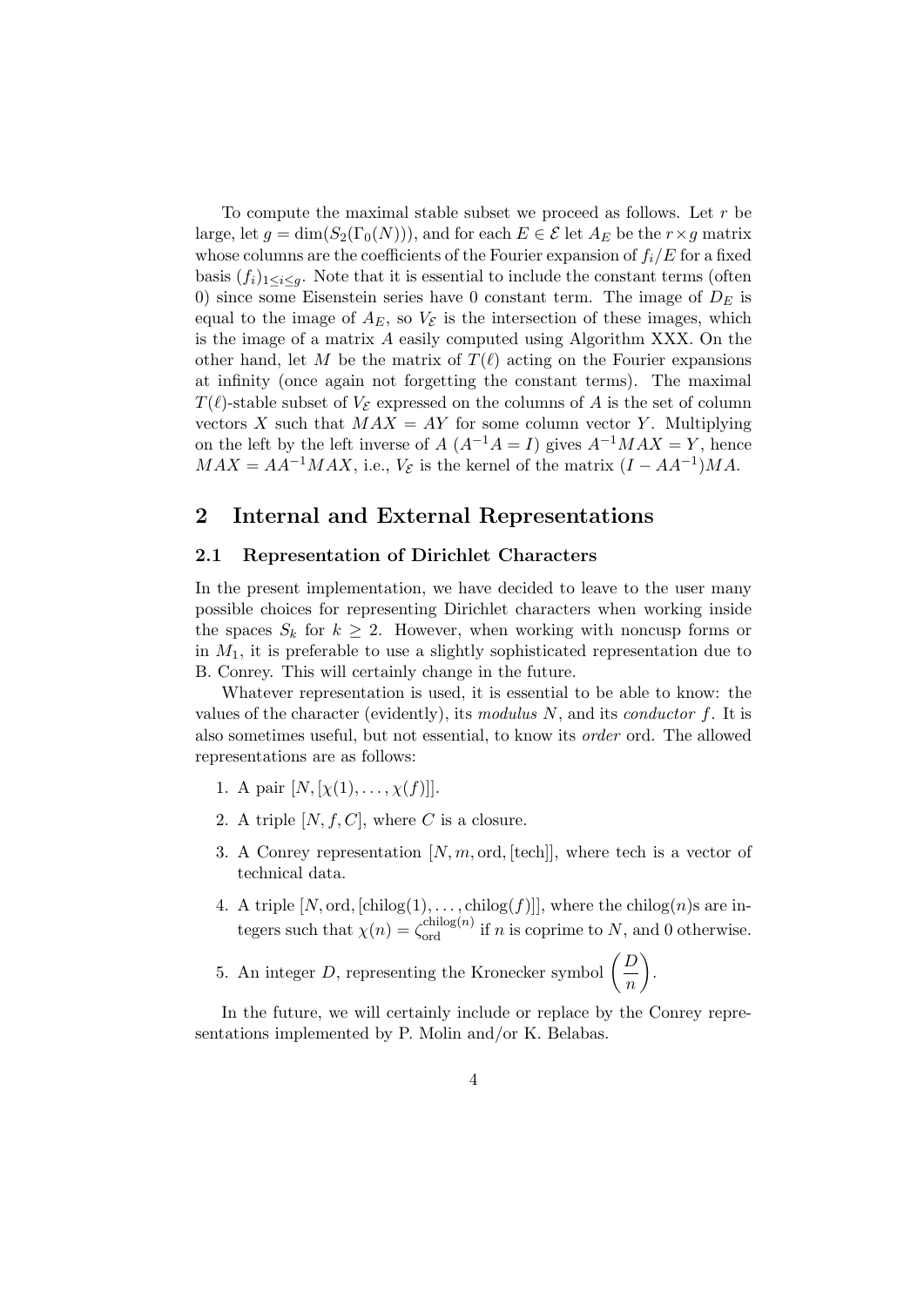### 2.2 Representation of Modular Forms

The representation of a classical modular form by its Fourier expansion at infinity has many disadvantages, but because of the use of the trace formula we are almost compelled to use it (this is not the case with modular symbols). Since evidently the number of necessary (or desired) Fourier coefficients is not known in advance, it is reasonable to use closures. We have two choices: either a closure  $n \mapsto a(n)$  giving the nth Fourier coefficient, or a closure  $n \mapsto [a(0), \ldots, a(n-1)]$  giving the first n. The latter would have a number of advantages, but it has a big disadvantage when computing the action of Hecke operators, and all attempts to use it have resulted in slowing down the programs by a factor of at least 5. Thus a modular form will be represented by a closure  $n \mapsto a(n)$  for  $n \geq 0$ .

# 3 Available Functions on Characters

There are three kinds of functions on characters: general functions available for all types, functions to convert from one type to another, and specific functions on Conrey characters.

• General Functions.

charmodulus (CHI): returns the modulus  $N$ .

charconductor(CHI): returns the conductor  $f$ . (to test if a character is primitive, test if  $f == N$ .

charorder(CHI): returns the order of  $\chi$ .

chargalois(N,parity=0,flagord=0): returns a list of representatives of the Galois orbits of elements coprime to  $N$ , to be used in conjunction with conreycreate(N,.). If parity is 1 or  $-1$ , give only those with that parity, and if flagord is set only those whose order is less than or equal to flagord.

charinv(CHI): inverse of the character  $\chi$ .

chartoprimitive(CHI): primitive character modulo f equivalent to  $\chi$ . charisquadratic(CHI): true if character is quadratic (including the trivial) false if not.

chareval (CHI,n,N=0): compute  $\chi(n)$ , considering  $\chi$  as a character modulo N. Warning: N is not necessarily the modulus of  $\chi$ : set it to 0 (default) if you want that.

charparity(CHI): returns  $\chi(-1)$ .

charistrivial(CHI): returns 1 if  $\chi$  is the trivial character modulo N. chartrivial(N): creates the trivial character modulo  $N$  in some format.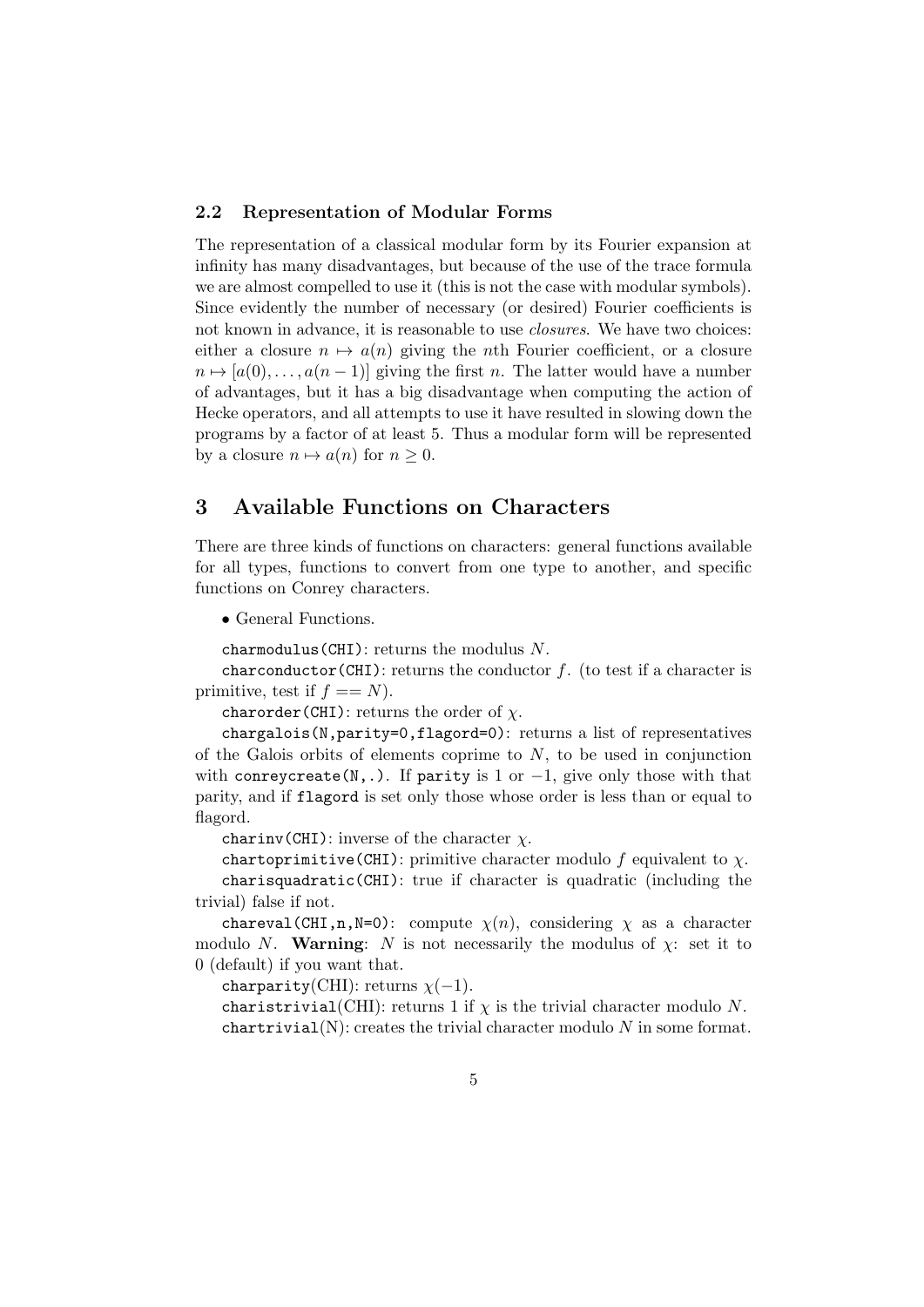charvec(CHI): returns the vector  $[\chi(1), \ldots, \chi(N)]$ , where N is the modulus of  $\chi$ .

• Character conversions.

chartype(CHI): returns the type (from 1 to 5 as above) of the character. charfromconrey(T): given a character in Conrey format, convert it to type T (from 1 to 5 as above).

chartoconrey(CHI): convert to Conrey format.

chartohecke(CHI): convert to Hecke (type 4) format.

charhecketoconrey(CHI): convert from Hecke to Conrey format. Used internally, special case of chartoconrey.

• Functions specific to Conrey format.

conreycreate(N,m): create the mth Dirichlet character modulo  $N$  in the Conrey numbering, together with all necessary technical data. Thus, if for instance you want to range over all characters modulo  $N$ , you use this function with all m with  $0 \le m \le N$  such that  $gcd(m, N) = 1$ .

conreyclos(N,m), conreytoclos(CHI): create the closure corresponding to the mth Conrey character modulo  $N$ , or to the already created Conrey character CHI.

conreyeval (CHI,n): evaluate the Conrey character  $\chi$  at n. Special case of chareval(CHI,n).

conreylog(CHI,n): Conrey logarithm of  $\chi$  at n, i.e., a positive integer L such that  $\chi(n) = \exp(2\pi i L / \text{ord})$ , where ord is the order of the character,  $-1$  if  $gcd(n, N) > 1$ .

conreyvec (CHI): vector of  $\chi(n)$  for  $1 \leq n \leq N$ , with N modulus of  $\chi$ . conreyveclog(CHI): vector of Conrey logarithms of n for  $1 \le n \le N$ , with N modulus of  $\chi$ .

conreyinduce(CHI, M): Conrey character modulo  $M$  multiple of the modulus N equivalent to  $\chi$ .

conreyinducesimple(CHI,M): Conrey number of conreyinduce(CHI,M). conreymul(CHI1,CHI2): product of the two Conrey characters.

conreydiv(CHI1,CHI2): quotient of the two Conrey characters.

conreyinv(CHI): inverse (conjugate) of the Conrey character  $\chi$ .

conreymulprimitive, conreydivprimitive: same as conreymul and conreydiv except that they return the primitive character equivalent to the product or quotient.

conreyconductor(CHI): special case of charconductor. conreytoprimitive(CHI): special case of chartoprimitive.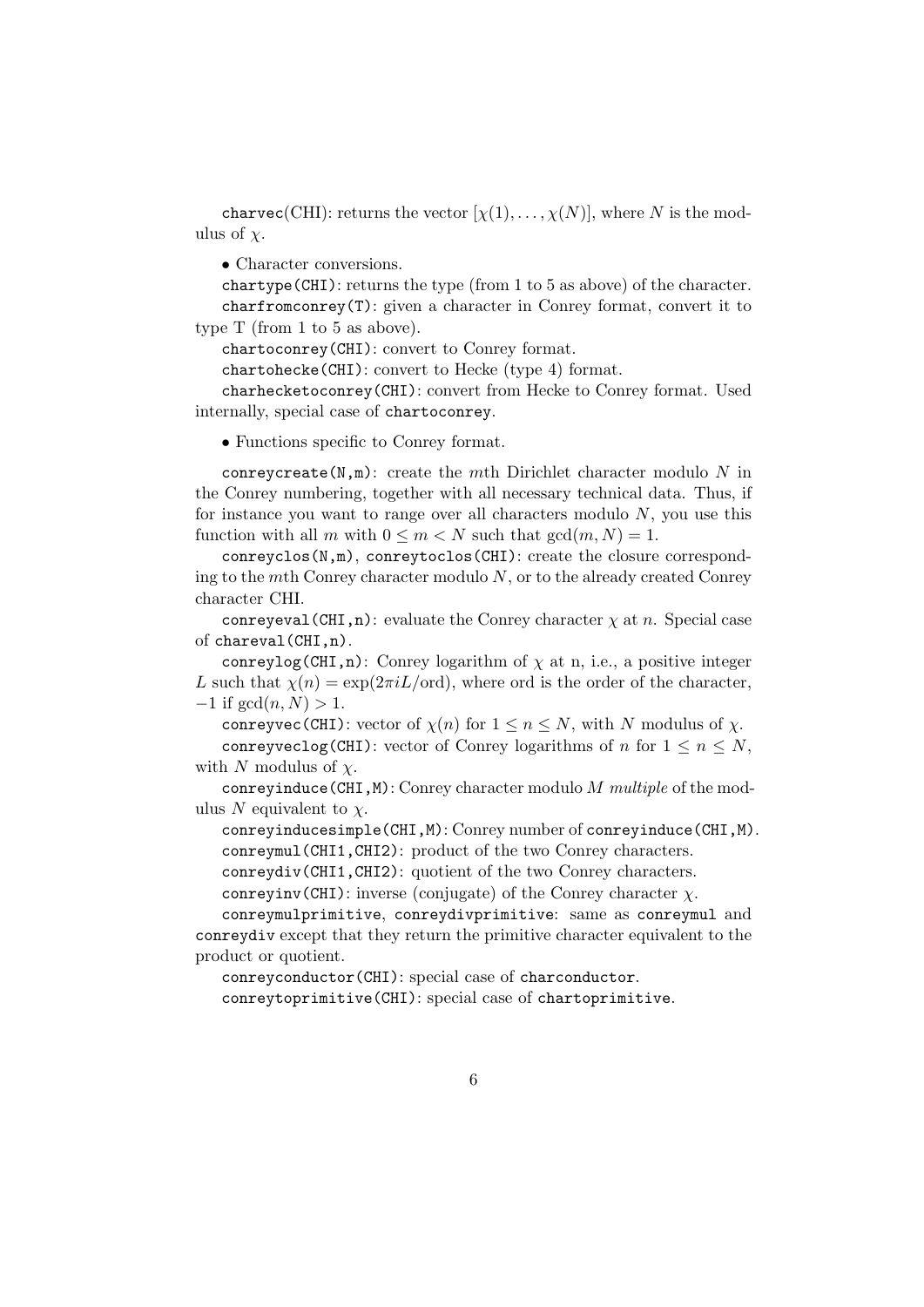## 4 Functions on Modular Forms

### 4.1 Functions on Eisenstein Series of Weight  $k \geq 1$

We have two types of Eisenstein series with character: the type explained above

$$
E_k(\chi_1, \chi_2) = \delta_{\chi_2} \frac{L(\chi_1, 1-k)}{2} + \sum_{n \geq 1} \sigma_k(\chi_1, \chi_2; n) q^n,
$$

and the special case  $E_k(\chi) := E_k(\chi, 1)$ , where 1 is the trivial character modulo 1.

mfeisen1clos(k,CHI,flinv=0): closure giving the coefficients of  $E_k(\chi,1),$ or of  $E_k(\bar{\chi}, 1)$  if fliny is set.

mfeisen1ser(k,CHI,lim=precdl): series expansion up to lim.

mfeisen2clos(k,CHI1,CHI2: closure giving the coefficients of  $E_k(\chi_1, \chi_2)$ . mfeisen2ser(k,CHI1,CHI2,lim=precdl): series expansion up to lim. mfeisenbasisclos(N,k,CHI): vector of closures of a basis of Eisenstein series for  $M_k(\Gamma_0(N), \chi)$ .

mfeisenbasisvec(N,k,CHI,lim=precdl): vector expansions up to lim. mfeisenbasisser(N,k,CHI,lim=precdl): series expansions up to lim. mfeisenbasisdim(N,k,CHI): dimension of the space of Eisenstein series.

mfeisencoeffs(mf,F): coefficients of closure or series F on the basis formed by the union of, first, the Eisenstein series given by mfeisenbasisclos, and second, the basis of cusp forms given in mf as a result of some mfinit call.

mfE4clos(), mfE6clos(), mfEkclos(k): closure corresponding to the classical Eisenstein series  $E_4, E_6, E_k$ .

mfdeltaclos(): closure corresponding to the classical Ramanujan delta function  $\Delta$ .

 $m$ felljclos(): closure corresponding to the classical elliptic *j*-invariant (gives  $q * j$  instead of j). Warning: this is given for completeness, but if you want the  $q$ -expansion of  $j$ , use series directly, not closures.

### 4.2 Utility Functions For Modular Form Computations

• Initializations, conversions, and closure conputations.

 $mktab(L)$ : constructs a table of class numbers up to L. Calls  $mktabh(L)$ , so very fast once the latter is constructed.

 $m$ ktabh(L): constructs a table of Hurwitz class numbers up to  $L$ .  $mycl(D)$ : only for debugging, class number for  $D < -4$ .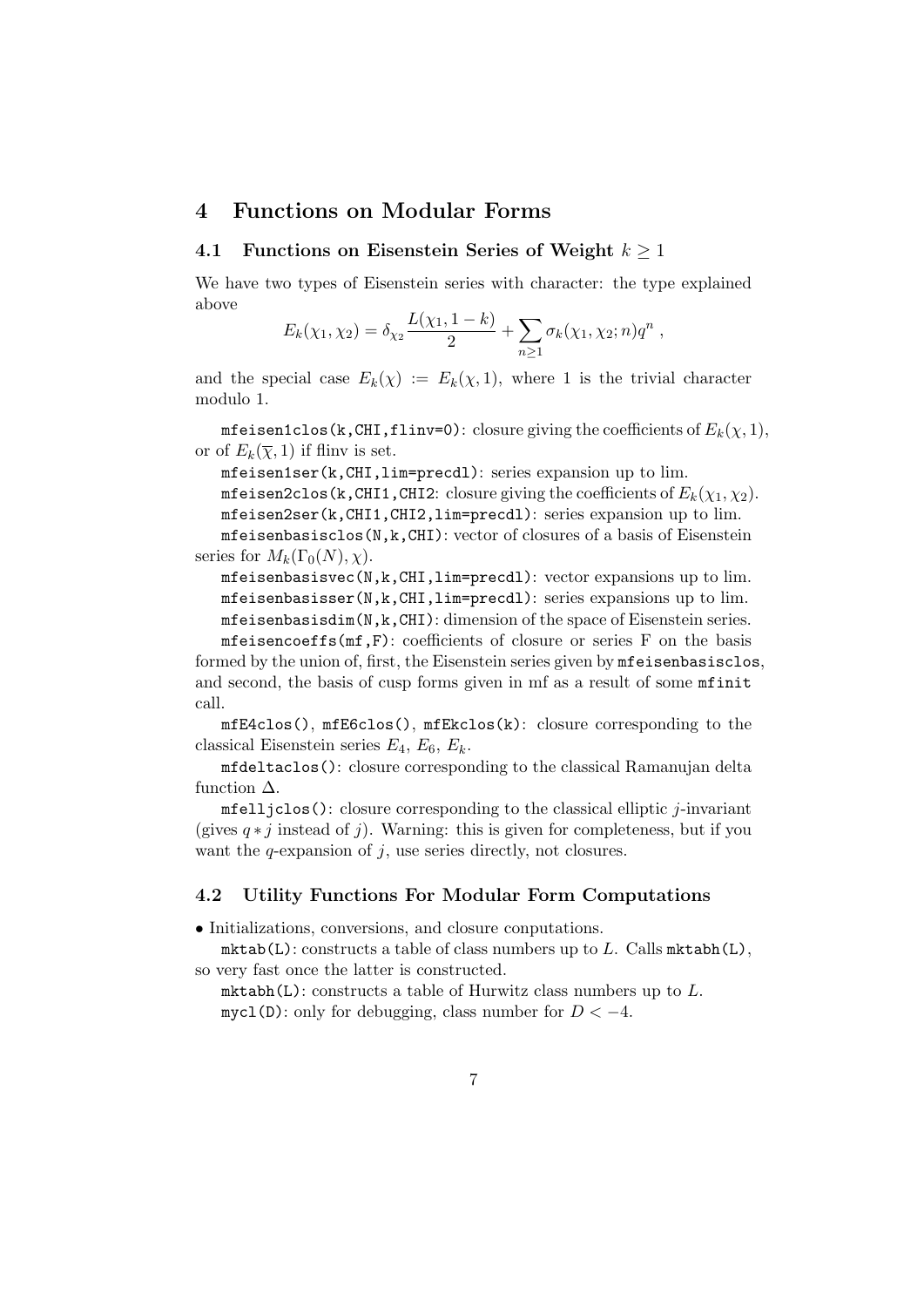myhcl(D): only for debugging, 6 times Hurwitz class number  $H(-D)$ ,  $D < 0$ .

 $\text{gcdinfty}(a, b)$ :  $\text{gcd}(a, b^{\infty})$  (a and b small).

primdiv(N): list as a vecsmall the primitive divisors  $Q$  of  $N$ , i.e., such that  $gcd(Q, N/Q) = 1$ .

 $mfclosure(F, lim=pred1)$ ,  $mfclosec1(F, lim=pred1)$ :  $F$  being a closure, vector of  $F(n)$  for  $0 \leq n < \lim$ .

mfclostoser(F,lim=precdl): F being a closure, series of  $F(n)$  up to precision lim, in the variable  $q$ .

 $m$ fvectoconj(V,ind=1): transform a vector of polmods V into a vector of complex by choosing the ind-th root of the common polynomial modulus.

 $m$ fclostoconj(F,lim=precdl,ind=1): same as mfvectoconj(mfclostovec(F,lim),ind).

 $mfclosemed(F,ind=1): embed a closure F into a closure with complex$ coeffs by choosing the ind-th root of the polynomail defining  $\mathbb{Q}(F)$ .

mfclosadd(F, G), mfclossub(F, G), mfclosmul(F, G), mfclosinv(F), mfclosdiv(F, G), mfclosreverse(F): corresponding operations on closures. Warning: mfclosdiv and mfclosreverse are given for completeness, but are very slow. Usually, you will want to do the operations directly on series, not on closures.

mfclosscalmul(F,la): closure  $n \mapsto \lambda F(n)$ .

 ${\tt mfcloslinear(vF, vla):}$  closure  $n\mapsto \sum \lambda_i F_i(n).$ 

mfclosval(F,flag=0): valuation of the series corresponding to the closure F. If flag is set, return 100 if F seems to be the zero closure, otherwise error.

• Specific Modular Form Operators.

mfheckevec(N,k,CHI=[1,[1]],V,n,lim=precdl):  $V$  being a vector, return the vector  $T(n)(V)$  of length lim (not always possible if V too short).

mfheckeser(N,k,CHI=[1,[1]],S,n): S being a series, return  $T(n)(S)$ as a shorter series.

mfheckeclos(N,k,CHI=[1,[1]],F,n):  $F$  being a closure, return the closure  $T(n)(F)$ .

mfbdclos(F,d): F being a closure, return the closure  $B(d)(F)$ , where  $B(d)$  is the diamond operator  $\tau \mapsto d\tau$ .

 $m$ ftwist(F,D): twist of the closure F by the quadratic character D.

#### 4.3 Main Modular Form Computations

• Auxilliary functions.

mfcusps(N): list of cusps of  $\Gamma_0(N)$ .  $m$ fsturm(N,k): Sturm bound for  $S_k(\Gamma_0(N))$ .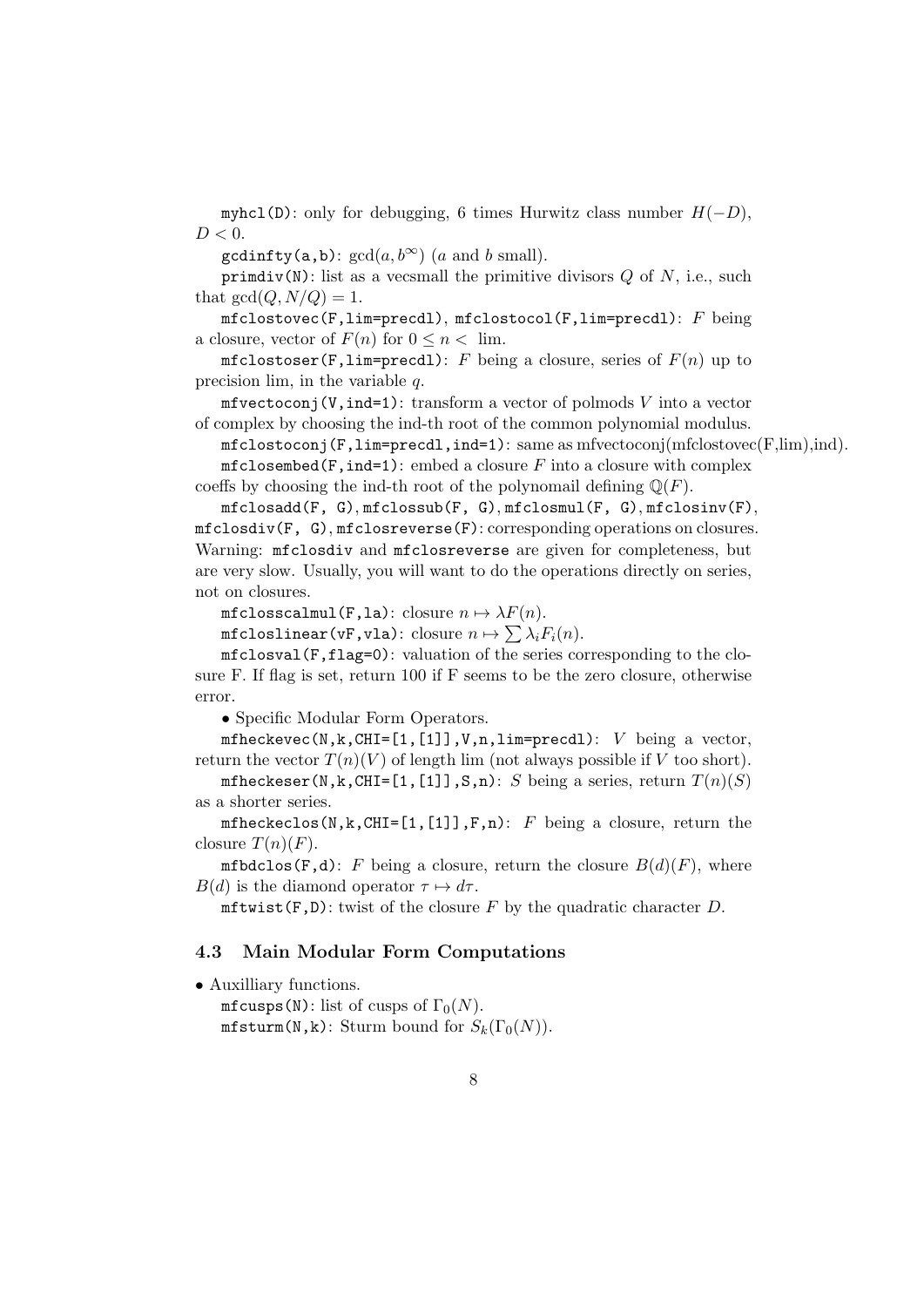$mfdim(N,k,CHI=[1,[1]],flag=0):$  dimension of  $S_k(\Gamma_0(N),\chi)$ , or of  $M_k(\Gamma_0(N), \chi)$  if flag is set.

mftrace(N,k,CHI=[1,[1]],n,flag=0): trace of  $T(n)$  on  $S_k$ , some verifications done if flag is set.

mftracevec(N,k,CHI=[1,[1]],lim=precdl): vector of traces of  $T(n)$ on  $S_k$  for  $0 \leq n \leq \lim$ .

mftraceser(N,k,CHI=[1,[1]],lim=precdl): trace series on  $S_k(\Gamma_0(N), \chi)$ .

mftraceclos(N,k,CHI=[1,[1]]): trace form on  $S_k(\Gamma_0(N),\chi)$  as a closure.

mfnewdim(N,k,CHI=[1,[1]]): dimension of  $S_k^{\rm new}(\Gamma_0(N),\chi)$ .

mfnewALdim(N,k,Q,flag=0): If  $Q > 0$ , dimension of Atkin-Lehner  $Q$ space in  $S_k^{\text{new}}(\Gamma_0(N), \chi)$ . If  $Q = 0$ , sum of the dimensions (same but slower than  $m$ fnewdim), if  $Q < 0$ , all individual dimensions in the order of primdiv.

 $m$ fnewtrace(N,k,CHI=[1,[1]],n),  $m$ fnewtracevec(N,k,CHI=[1,[1]],Q=0,lim=precdl), mfnewtraceser(N,k,CHI= $[1,[1]]$ ,Q=0,lim=precdl), mfnewtraceclos(N,k,CHI= $[1,[1]]$ ,Q=0): same as the corresponding ones, but for  $S_k^{\text{new}},$  or  $S_k^{\text{new},Q}$  $\sum_{k}^{\text{new}, Q}$  if Q is nonzero.

• Main Functions.

mfinit(N,k,CHI=[1,[1]],code=MFNEW,split=SPRED): fundamental initialization function for working in modular form spaces. The meaning of the flags are as follows: if code=MFNEW (0), newspace, code=MFFULL (-1), fullspace computed directly, code=MFOLD (-2), oldspace computed directly, code=MFFULLN (-3) fullspace computed from newspace, code=MFATK (-4), obtain newspace from Atkin-Lehner subspaces, but implemented only for trivial CHI, code=MFOLDN (-5), oldspace computed from newspace. Also, code can be a strictly positive  $Q$ , interpreted as a primitive divisor of N (so we must have  $Q|N$  and  $gcd(Q, N/Q) = 1$ ), in which case only the Q-Atkin–Lehner space is given. For the moment the latter is implemented only for trivial CHI.

The flag split is used inside the newspace (code=MFNEW, MFATK, or  $Q > 0$  primitive divisor). split=NONSP: do not split the space, split=SPLIT: split but do not try to simplify the defining polynomials (may be expensive), split=SPRED: split and simplify using polredbest, split=SPRAT: split but keep only the rational eigenspaces. Warning: in this case, the dimension which is equal to mf<sup>[2]</sup> is still the full dimension, not the number of rational eigenspaces. This can induce wrong results on other functions.

If fullspace, oldspace, or newspace and nonsplit, the result is a 4-component vector mf, where  $mf[1] = [N,k,CHI, code]$ ,  $mf[2]$  is a vector of closures giving a basis for the space (so the dimension of the space is  $\text{length}(\text{mf}[2]),$ mf[3] contains the corresponding indices: either j for  $T(j)(tf)$  if newspace,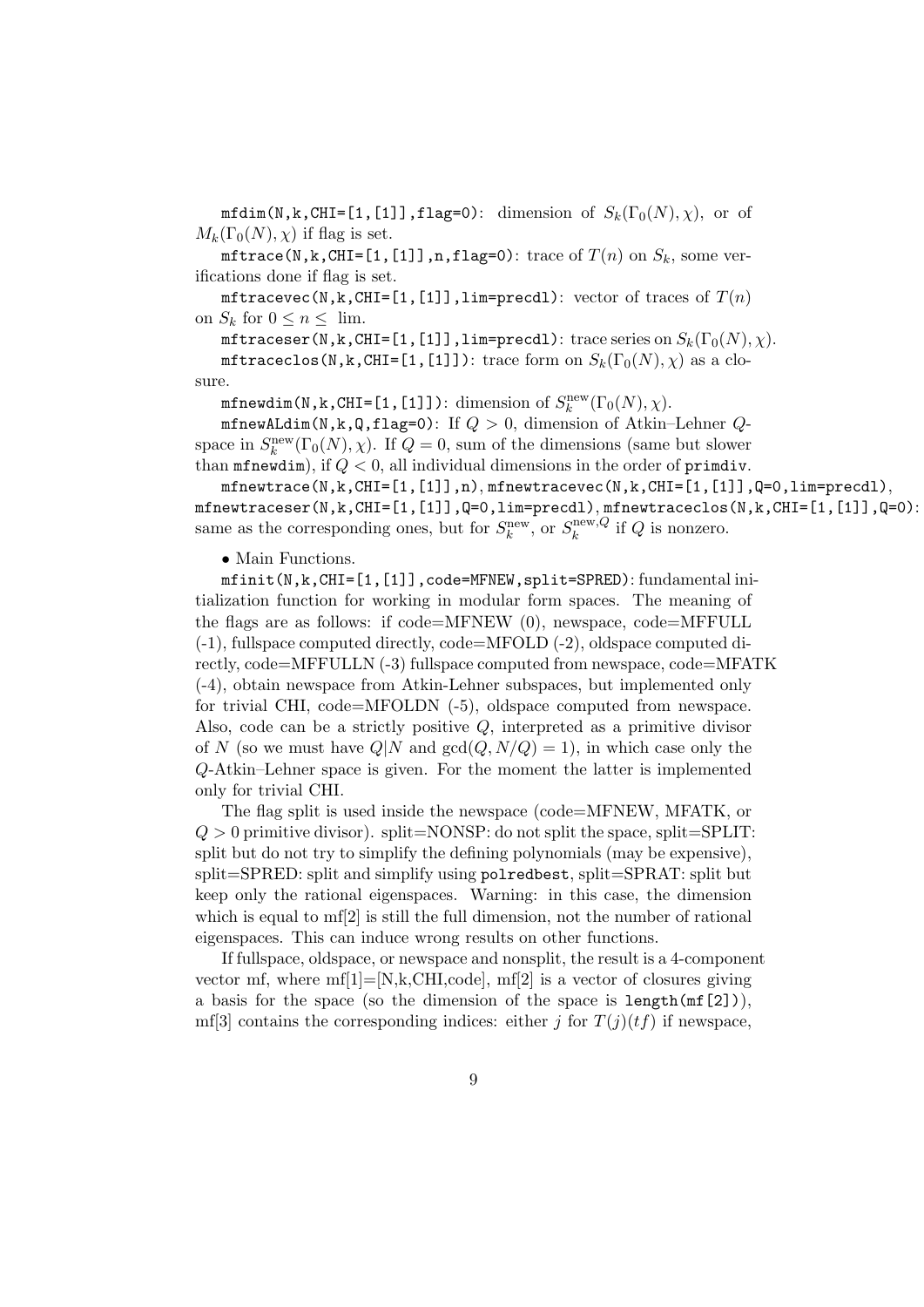$[M, j, d]$  for  $B(d)T(j)(tf_M)$  if fullspace or oldspace, or  $[Q, j]$  for Atkin newspace. mf<sup>[4]</sup> contains the matrix  $M$  of first coefficients of basis, of maximal rank and minimum number of rows.

If split, the result has two additional components: mf[5] is the vector of vectors of coefficients on the basis of closures mf[2] of the eigenspaces, as polmods in the variable x, so length(mf[5]) is the number of eigenspaces, and mf[6] is the vector of the corresponding defining polynomials of the polmods, so length(mf[6]) is also the number of eigenspaces, and the degrees of the polynomials are the dimensions.

mfgaldims(mf): vector of dimensions of the Galois orbits if split, of the whole space if not.

mfgalpols(mf): vector of polynomials defining the Galois orbits if split, empty vector if not.

mfbasisvec(mf,lim=precdl,flag=0): vector of vectors of length lim giving the eigenform coefficients if split, the basis coefficients if not. If flag is set and not split, give the forms in echelon form.

mfbasisser(mf,lim=precdl,flag=0): vector of series of length lim giving the eigenform coefficients if split, the basis coefficients if not. If flag is set and not split, give the forms in echelon form.

mfbasisclos(mf): if split, vector of closures giving the eigenforms, otherwise vector of closures giving the basis mf[2].

mftruesturm(mf): optimal Sturm bound for space mf, usually quite smaller than Sturm bound.

 $mfnkmatcoeffs(mf) BAD NAME: square matrix with complex entries$ of coefficients of the eigenforms (all Galois embeddings) on the basis mf[2].

mfcoeffs( $(f, F)$ : give the coefficients of the closure F on the space mf, error of F does not belong to the space.

mfnewsplit(mf,flag=1,coderat=0): used only for debugging. Split a newspace or an Atkin–Lehner subspace. If flag=1, reduce the polynomials using polredbest, and if coderat is set, keep only the rational eigenspaces. The result is a two-component vector [mf5,mf6], where mf5 contains the vector of vectors of coefficients on mf[2] of the eigenspaces, as polmods in the variable x, and mf6 the vector of polynomials defining the Galois orbits.

 $m$ fvectoser( $m$ f,v,lim=precdl)  $BAD NAME$ : linear combination with coefficients  $v$  of the basis mf<sup>[2]</sup> as a series to precision lim.

mfmathecke(mf,n): Matrix of  $T(n)$  in the space mf.

 $m$ fcloseval $0(N,k,CHI=[1,[1]],F,vtau):$  compute the numerical value of the modular form F given as a closure for the complex number vtau, or the vector of complex numbers vtau in H. k must be the weight. N is optional, but if set to 1 assumes that F is of level 1 which considerably improves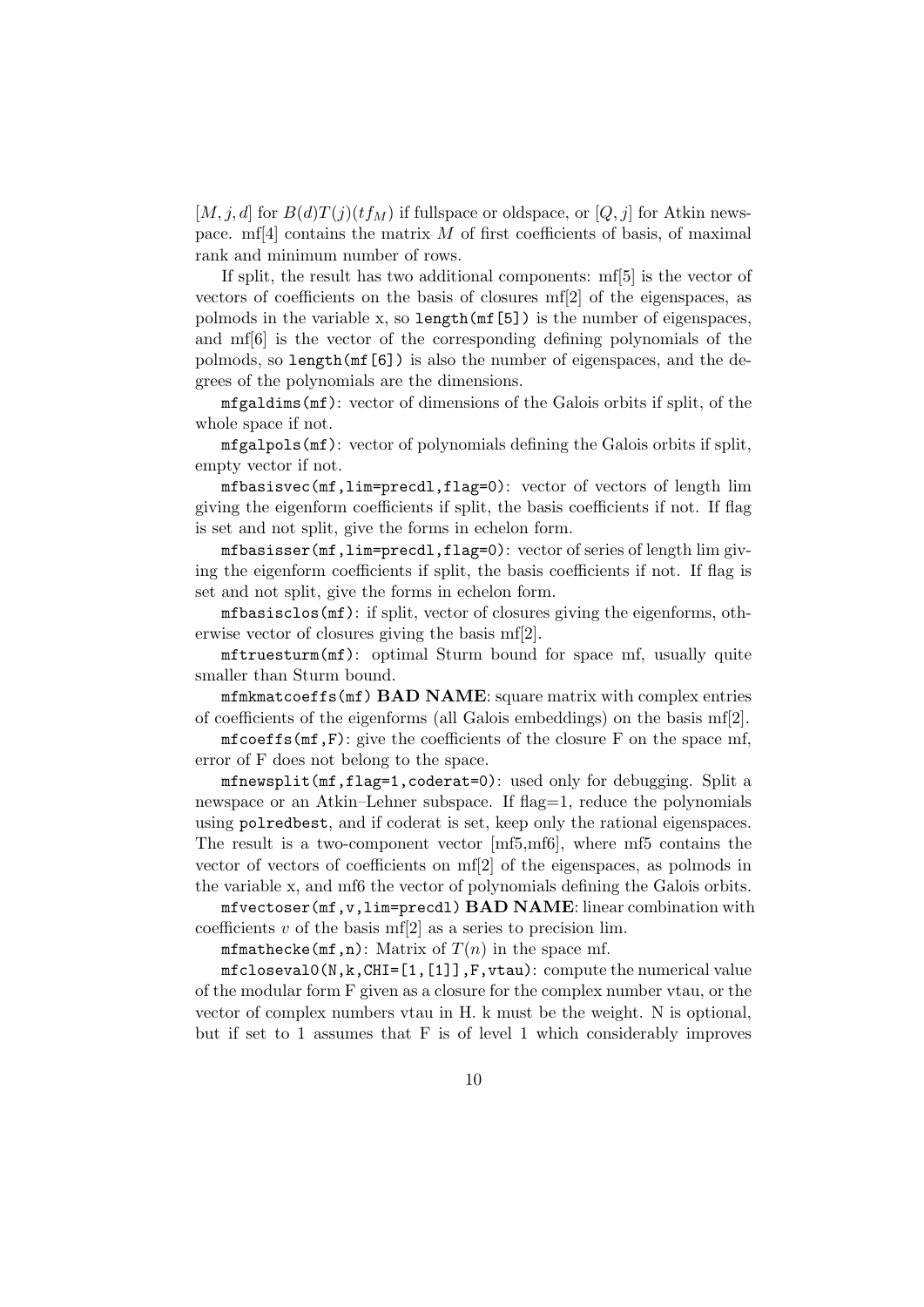the algorithm. For now, the algorithm performs very badly if vtau (or some element of vtau if it is a vector) is close to the imaginary axis, except if  $N=1$ . Note that the execution time increases only moderately with the length of vtau, so whenever possible, use the vector form if several values must be computed for the same modular form (also exists a bitprec version).

mfcloseval(mf,F,vtau): same as mfcloseval0 but N, k, CHI are given by mf (also exists a bitprec version).

 $m$ fatkin( $m$ f, $Q$ ): Atkin–Lehner eigenvalues of the eigenforms for the primitive divisor Q. Only for the split newspace, and only for quadratic characters defined modulo  $N/Q$ . The computation is done numerically if Q is not a prime, so can be slow. It is advised to use the lowest possible accuracy (or bitprec accuracy) (also exists a bitprec version).

mfmatatkin(mf,Q): Matrix of the Atkin–Lehner operator  $W_Q$  on the basis mf[2]. Implemented only for the newspace and real characters defined modulo  $N/Q$ . Note that this function is useless when  $Q > 0$  since we are already in the Atkin–Lehner space, but it will return a result (also exists a bitprec version).

**Warning 1:** the result is of the form  $[A, M]$ , where A is either 1 or Q, and M is a matrix with rational entries. If  $A = 1$  (which will always be the case in even weight), the Atkin–Lehner matrix is  $M$ , but if  $A = Q$ , the Atkin–Lehner matrix is  $M/\sqrt{Q}$ .

Warning 2: In low accuracy the result may be false since we do a rational approximation.

mfatkinclos(mf,Q,F,ATK): give as closure  $F|W_Q$ . ATK, if present, is the result of mfmatatkin(mf,Q) (also exists a bitprec version).

mfnewdec( $mf, F$ ): mf being the FULL (not new) space, returns a vector of 3-component vectors  $[M, d, G]$ , where  $f(\chi) | M | N, d | N/M$ , and G is a closure in  $S_k^{\text{new}}(\Gamma_0(M), \chi)$ , such that F is equal to the sum of the  $B(d)(G)$ for all these 3-component vectors.

 $m$ fnewlevel( $m$ f,F): smallest level dividing N on which the modular form represented by the closure  $F$  is defined.

 $m$ fnewdimq1(N,k,CHI=[1,[1]]): number of rational eigenforms in  $S_k^{\rm new}$ . mfnewALdimq1(N,k,Q): if  $Q > 0$ , number of rational eigenforms in the Atkin–Lehner newspace for Q, if  $Q = 0$  total number (same as  $m$ fnewdimq1), if  $Q < 0$  vecsmall of number of rational eigenforms in every Atkin–Lehner newspace, in the same order as that given by primdiv.

mfcuspexpansion(mf,F,cusp): cusp being an element of  $\mathbb{P}_1(\mathbb{Q})$  in the form  $\infty$  or  $a/c$  with c | N. outputs the closure giving the Fourier expansion at that cusp. For now, only for  $gcd(c, N/c) = 1$ , and the variable q is in fact  $\exp(2\pi i \tau/c)$  (and not  $\exp(2\pi i \tau)$ ), since the width of the cusp is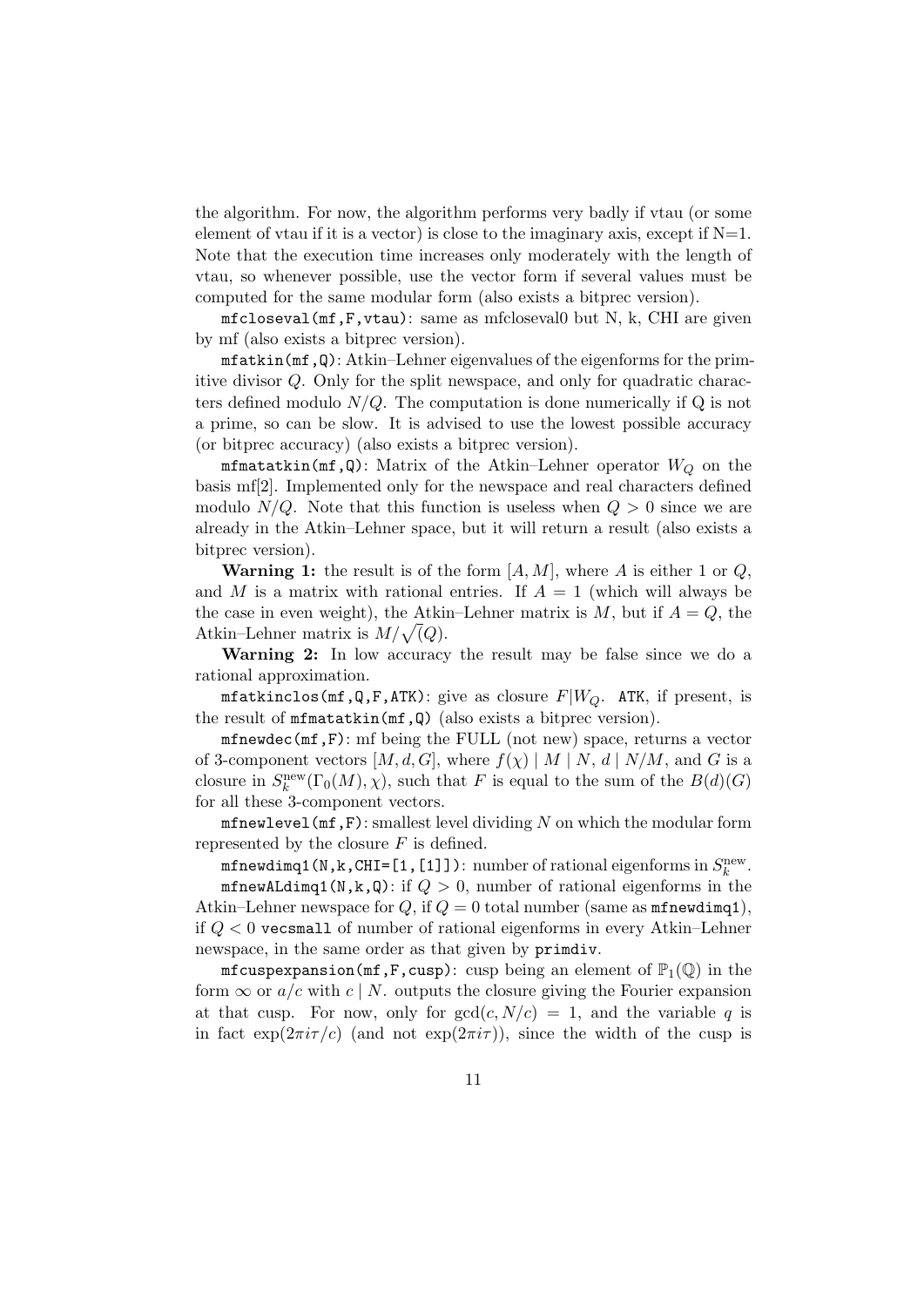$(N/c)/\text{gcd}(c, N/c)$ . To see the expansion itself, use mfclostoser on the result.

### 4.4 Applications

mfsearch(nklim,vmod,flag=0,lim=0,lpr=0): search for a modular form given a few initial coefficients, ONLY normalized newforms with integer coefficients and trivial character, although it would be trivial to add quadratic characters.

vmod is either a list of the prime index coefficients  $[a_2, a_3, a_5, ... a_p]$ ; one can omit  $a_p$  in the list by setting it to a type not t\_INT or t\_FRAC, the shortest is probably to set it to I. Or vmod can be a list of pairs  $[\ldots, [p, a_p], \ldots]$ .

nklim governs the limits of the search: if it is a t\_INT, search for  $N \cdot k \leq$ 2 · nklim; if it is a vector of t INT  $[N_2, N_4, N_6, \ldots]$ , search for  $N \leq N_2$  for  $k = 2, N \leq N_4$  for  $k = 4$ , etc...; if it is a vector of pairs  $[[k_1, N_1], [k_2, N_2],...]$ search with  $N \leq N_1$  for  $k = k_1, N \leq N_2$  for  $k = k_2$ , etc...

The meaning of flag is as follows: if flag =  $0$ , search for exact match; if flag = 1: search for match with  $a_p$  modulo p, if flag = m with  $m \geq 2$ , search for match modulo fixed  $m$  for all  $p$ .

lim is the length of the series given in the result, if lpr is set the results are printed as they are found, since the search can be very long.

The result is a vector of 3-component vectors  $[N, k, s e]$ , where N is the level, k the weight, and se the series to lim terms.

mfsearchAL(nklim,vmod,flag=0,lim=0,lpr=0): same as mfsearch, but loop through the Atkin–Lehner spaces instead of all the newspaces, usually faster. The results are now 4-component vectors  $[N, k, Q, \text{se}]$ , where Q is the Atkin–Lehner divisor.

mflfuncreate(mf), lfunmodform(mf): vector of lfuncreate s of all the eigenforms, of length the dimension of the space (all the newspace or Atkin– Lehner space), so each Galois orbit of dimension  $d$  has  $d$  corresponding lfuncreate s, one for each embedding.

 $m$ ffromell(E): E being an elliptic curve defined over  $\mathbb Q$  given by an integral model by ellinit, returns a 3-component vector [mf,F,coeffs], where  $F$  is the closure associated to the newform corresponding to  $E$  by modularity,  $\pi f$  is the split newspace to which  $F$  belongs, and coeffs are the coefficients of  $F$  on the basis mf[2] of closures. Note that coeffs must be one of the coefficients given by mf[5], and this is checked.